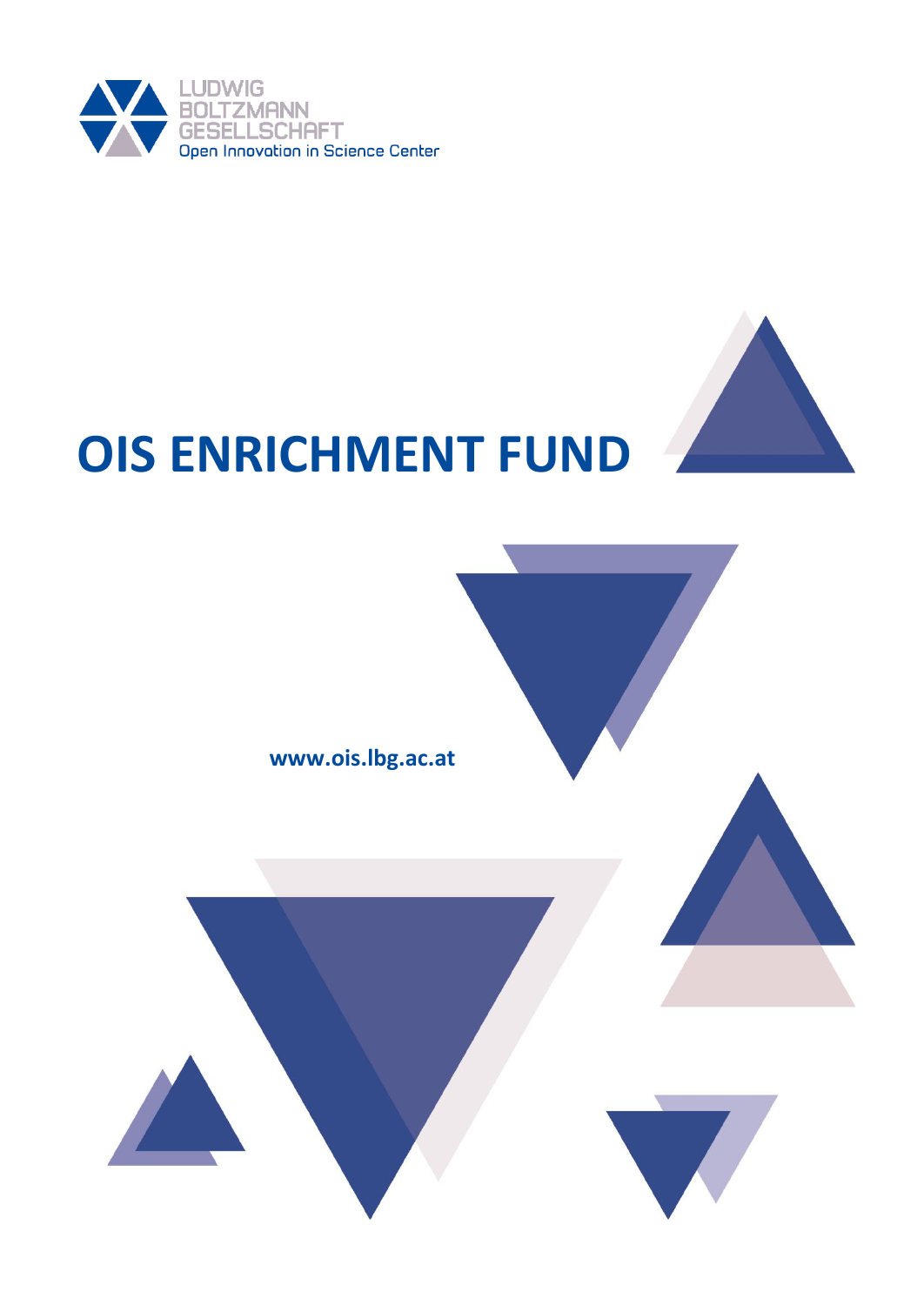# **TABLE OF CONTENTS**

| 1.             |        |  |  |  |  |
|----------------|--------|--|--|--|--|
| 2.             |        |  |  |  |  |
|                | 2.1.   |  |  |  |  |
| 2.1.1.         |        |  |  |  |  |
|                | 2.1.2. |  |  |  |  |
| 2.2.           |        |  |  |  |  |
| 2.3.           |        |  |  |  |  |
| 3 <sub>1</sub> |        |  |  |  |  |
| 3.1.           |        |  |  |  |  |
|                | 3.1.1. |  |  |  |  |
|                | 3.1.2. |  |  |  |  |
| 3.1.3.         |        |  |  |  |  |
| 3.2.           |        |  |  |  |  |
| 3.3.           |        |  |  |  |  |
| 4.             |        |  |  |  |  |
| 4.1.           |        |  |  |  |  |
| 5.             |        |  |  |  |  |
| 6.             |        |  |  |  |  |
| 6.1.           |        |  |  |  |  |
| 6.2.           |        |  |  |  |  |
|                | 6.3.   |  |  |  |  |
|                | 6.4.   |  |  |  |  |
| 7.             |        |  |  |  |  |
| 8.             |        |  |  |  |  |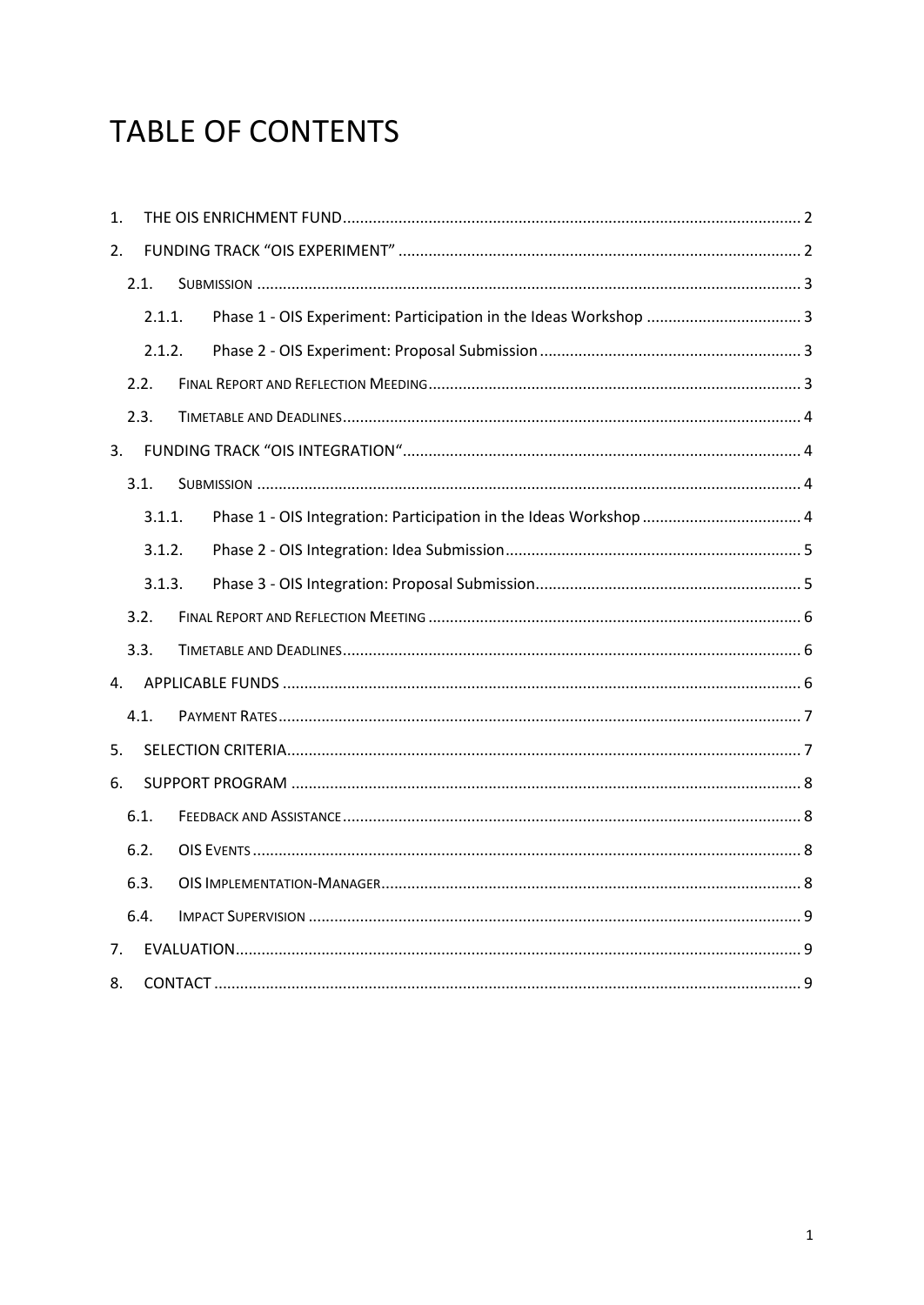#### <span id="page-2-0"></span>1. THE OIS ENRICHMENT FUND

The Open Innovation in Science (OIS) Enrichment Fund supports in the sense of "*fund - facilitate follow-up"* all activities of the Ludwig Boltzmann Institutes (LBI) and Research Groups (LBF) in which stakeholders (e.g., citizens, patients, practitioners such as representatives of NPOs/NGOs, associations, public administration, health care or educational institutions) are actively involved in research.

In recent years, the European Commission has increasingly advocated the involvement of citizens in research, as the social, environmental, and economic challenges of our time can only be solved jointly by science and society.

# **"Interaction between citizens, scientists and policy makers is essential to enrich research and innovation, and reinforce trust of society in science."**

Mariya Gabriel, Commissioner for Innovation, Research, Culture, Education and Youth<sup>1</sup>

However, researchers often do not have enough opportunities to gain experience with stakeholder involvement in research and to learn from this encounter. The OIS Enrichment Fund therefore aims to introduce researchers to stakeholder involvement in research. In doing so, the OIS Enrichment Fund teaches why research can benefit from stakeholder involvement, what methods are available for doing so, and how to set up and implement "good" stakeholder involvement.

Two funding tracks (*fund*) are available to all interested parties for this purpose:

- **OIS Experiment**: Funding of up to 10,000 € is available for activities to experiment with Open Innovation in Science approaches and practices and to gain initial experience with stakeholder involvement in research.
- **OIS Integration**: Funding of up to 80,000 € is available for activities to sustainably integrate the idea of Open Innovation in Science into research at LBI and LBF.

In both OIS Enrichment Fund funding tracks, the OIS Center supports the activities with a broad program (*facilitate*) ranging from feedback on the idea or proposal, to assistance with the actual implementation of the involvement activities, to customized needs-based training.

The OIS Enrichment Fund opens up space for partnerships between research and society in order to jointly create "socially robust" knowledge and to enable joint learning. All funded OIS experiments and OIS integration projects are evaluated after their duration in order to derive further conditions for success for the involvement of stakeholders and to be able to offer appropriate measures in the future (*follow-up*).

# <span id="page-2-1"></span>2. FUNDING TRACK "OIS EXPERIMENT"

l

The funding track "OIS Experiment" supports activities with up to 10,000 € to experiment with Open Innovation in Science approaches and practices and to gain initial experience with stakeholder involvement in research.

<sup>1</sup> Citizen Science and Citizen Engagement - [Achievements in Horizon 2020 and Recommendations on the Way](https://ec.europa.eu/info/sites/default/files/research_and_innovation/research_by_area/documents/ec_rtd_swafs_report-citizen_science.pdf)  [Forward](https://ec.europa.eu/info/sites/default/files/research_and_innovation/research_by_area/documents/ec_rtd_swafs_report-citizen_science.pdf)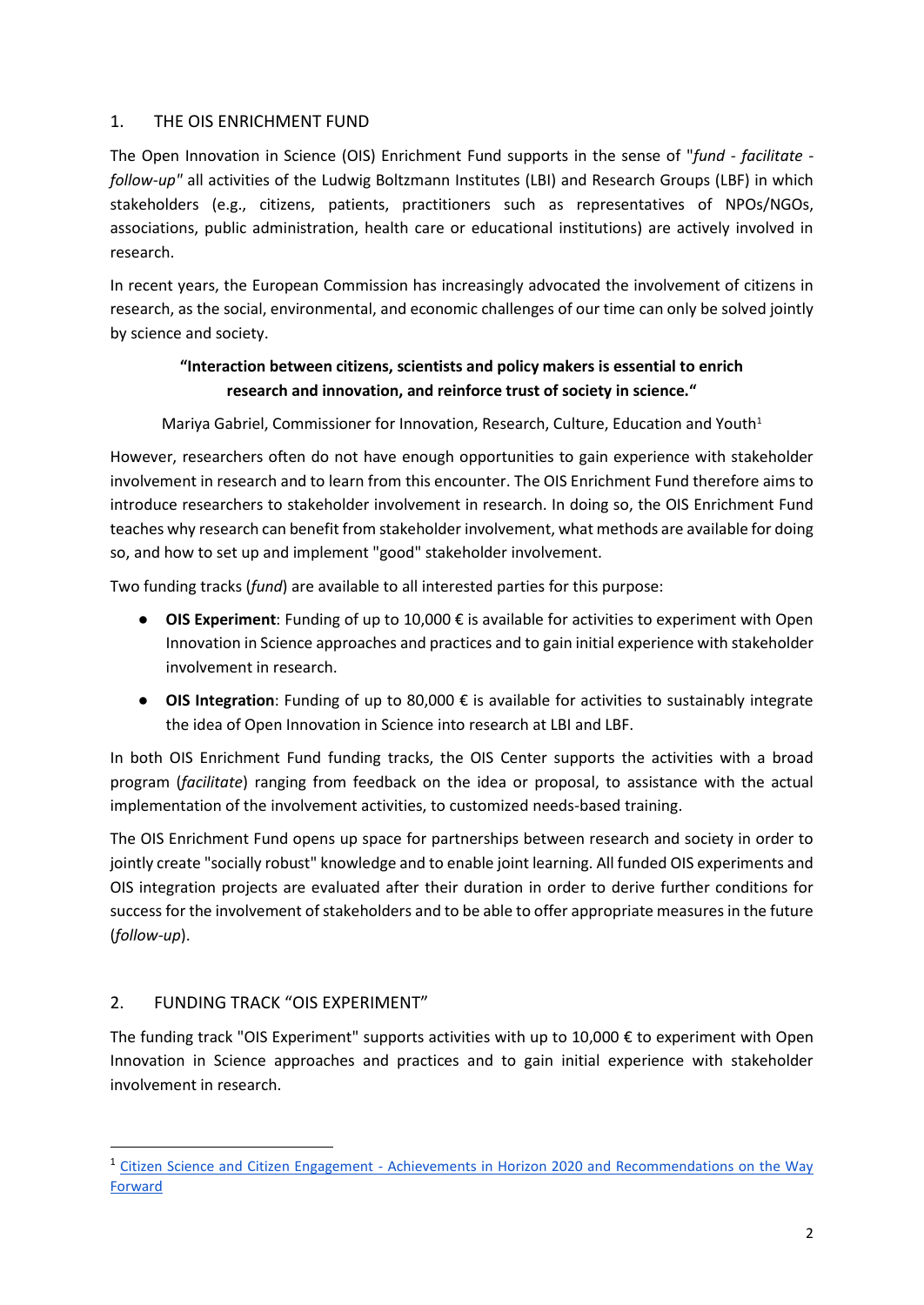#### <span id="page-3-0"></span>2.1. SUBMISSION

To make the submission process as low-threshold as possible, the process is divided into two phases:

- Phase 1 OIS Experiment: Participation in the Ideas Workshop
- Phase 2 OIS Experiment: Proposal Submission

The initial proposal submission in phase 2 requires the consultation in phase 1.

#### <span id="page-3-1"></span>2.1.1. PHASE 1 - OIS EXPERIMENT: PARTICIPATION IN THE IDEAS WORKSHOP

Interested parties participate in an ideas workshop with colleagues from the OIS Center. In the ideas workshop, interested parties present their idea for an OIS experiment and receive immediate feedback from the OIS Center colleagues. Together, the idea for the OIS experiment is then concretized and it is determined how the OIS Center can best support the implementation.

Interested parties can arrange individual consulting appointments for the "OIS Experiment: Ideas Workshop" via e-mail to [ois.enrichmentfund@lbg.ac.at.](mailto:ois.enrichmentfund@lbg.ac.at) Appointments for the ideas workshop can be made on an ongoing basis until 1 December 2022.

# <span id="page-3-2"></span>2.1.2. PHASE 2 - OIS EXPERIMENT: PROPOSAL SUBMISSION

Interested parties can submit their application for an OIS experiment (see template "OIS Experiment\_Proposal") in German or English as a PDF via e-mail t[o ois.enrichmentfund@lbg.ac.at](mailto:ois.enrichmentfund@lbg.ac.at) until 31 December 2022. All employees of LBI and LBF are eligible to apply. There is no limit to the number of applications that can be submitted per LBI or LBF. The application for an OIS experiment (see template "OIS Experiment\_Proposal") includes the following contents:

- Questions(s) and objective(s) *(100-150 words)*
- Clear description of the OIS experiment with a focus on how and for what purpose which stakeholder(s) will be involved *(300-500 words)*
- Budget plan
- Time schedule

The OIS experiment should be completed no later than 30 October 2023.

Applicants will receive an acceptance or rejection letter from the OIS Center colleagues via a rapid response procedure no later than two weeks after submitting the application.

# <span id="page-3-3"></span>2.2. FINAL REPORT AND REFLECTION MEEDING

The funded OIS experiments have to submit a final report (see template "OIS Experiment\_Final Report") in German or English via e-mail to [ois.enrichmentfund@lbg.ac.at](mailto:ois.enrichmentfund@lbg.ac.at) after completion of the experiment. The final report includes the following contents:

- Description of the conducted OIS experiment *(300-400 words)*
- Societal impact *(100-150 words)*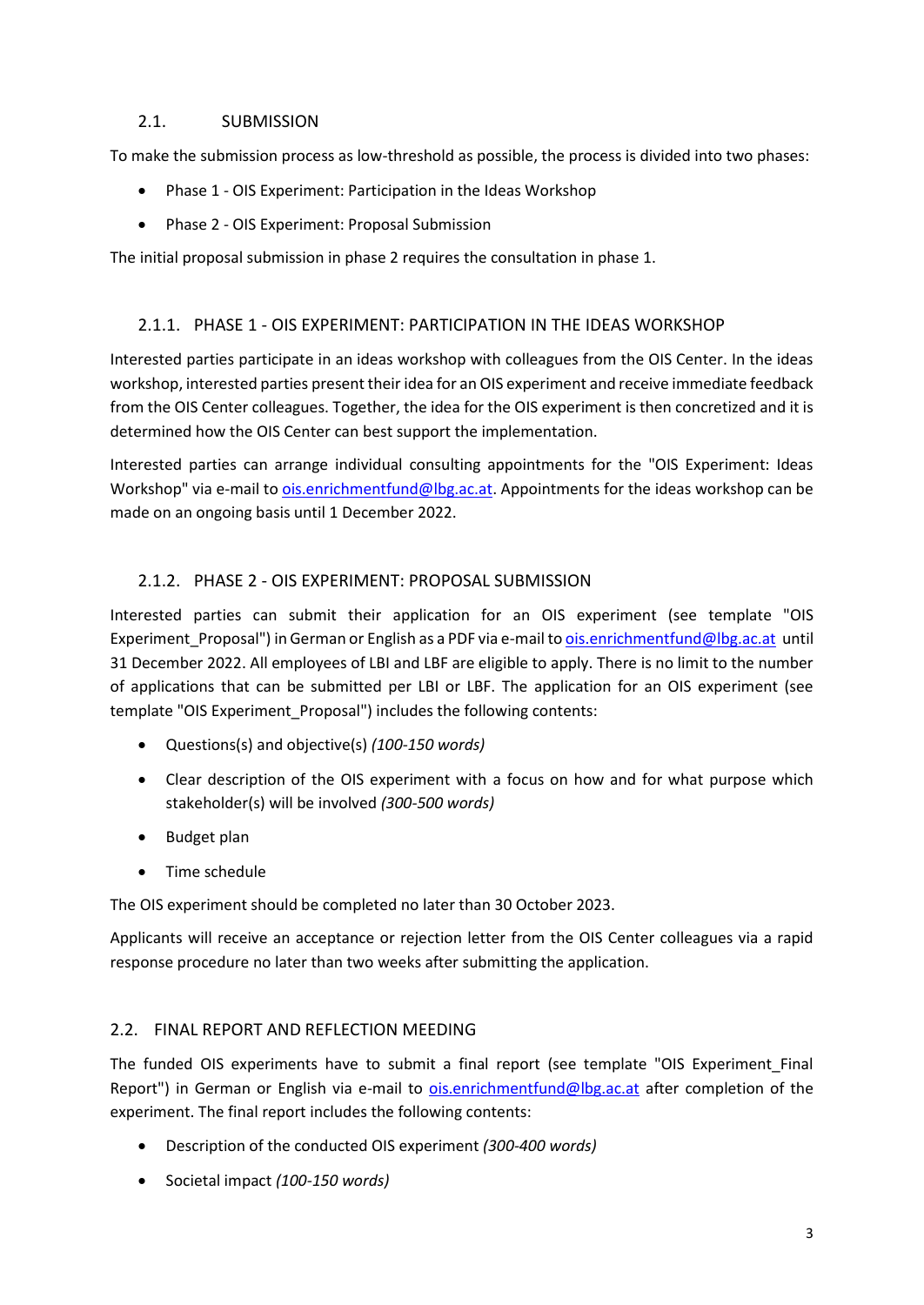- Lessons learned and limitations *(200-300 words)*
- Resources needed *(100-150 words)*
- Budget statement

In a final reflection meeting with the OIS Center, especially the learnings from the OIS experiment will be reflected together.

# <span id="page-4-0"></span>2.3. TIMETABLE AND DEADLINES

Appointments for the "OIS Experiment: Ideas Workshop" can be made on an ongoing basis until 1 December 2022. Applications for OIS experiments can be submitted continuously until 31 December 2022. The OIS experiment should be completed no later than 30 October 2023. The final report must be submitted one month after the experiment is completed. The OIS experiment (final report including budget statement and reflection meeting) must be completed by the end of 2023 at the latest.

#### <span id="page-4-1"></span>3. FUNDING TRACK "OIS INTEGRATION"

The funding track "OIS Integration" supports activities with up to 80,000  $\epsilon$  to sustainably integrate Open Innovation in Science into LBI and LBF research.

#### <span id="page-4-2"></span>3.1. SUBMISSION

In order to best support all submitted OIS integration projects, the submission process is divided into three phases:

- Phase 1 OIS Integration: Participation in the ideas workshop
- Phase 2 OIS Integration: Idea submission
- Phase 3 OIS Integration: Proposal submission

The proposal submission in phase 3 requires participation in phase 1 and phase 2.

# <span id="page-4-3"></span>3.1.1. PHASE 1 - OIS INTEGRATION: PARTICIPATION IN THE IDEAS WORKSHOP

Interested parties take part in an ideas workshop. In the ideas workshop, the colleagues of the OIS Center teach basic knowledge about OIS and present different methods and approaches on how the active involvement of stakeholders in research can succeed, as well as best practices. Together with the colleagues of the OIS Center, the participants will then discuss how OIS can be integrated into research in a sustainable way. Furthermore, it will be outlined how the OIS Center can support the integration of OIS into research during the implementation as well as with customized trainings.

Interested parties can arrange individual consulting appointments for the "OIS Integration: Ideas Workshop" via e-mail to *ois.enrichmentfund@lbg.ac.at.* Appointments for the ideas workshop can be made on an ongoing basis until 15 November 2022.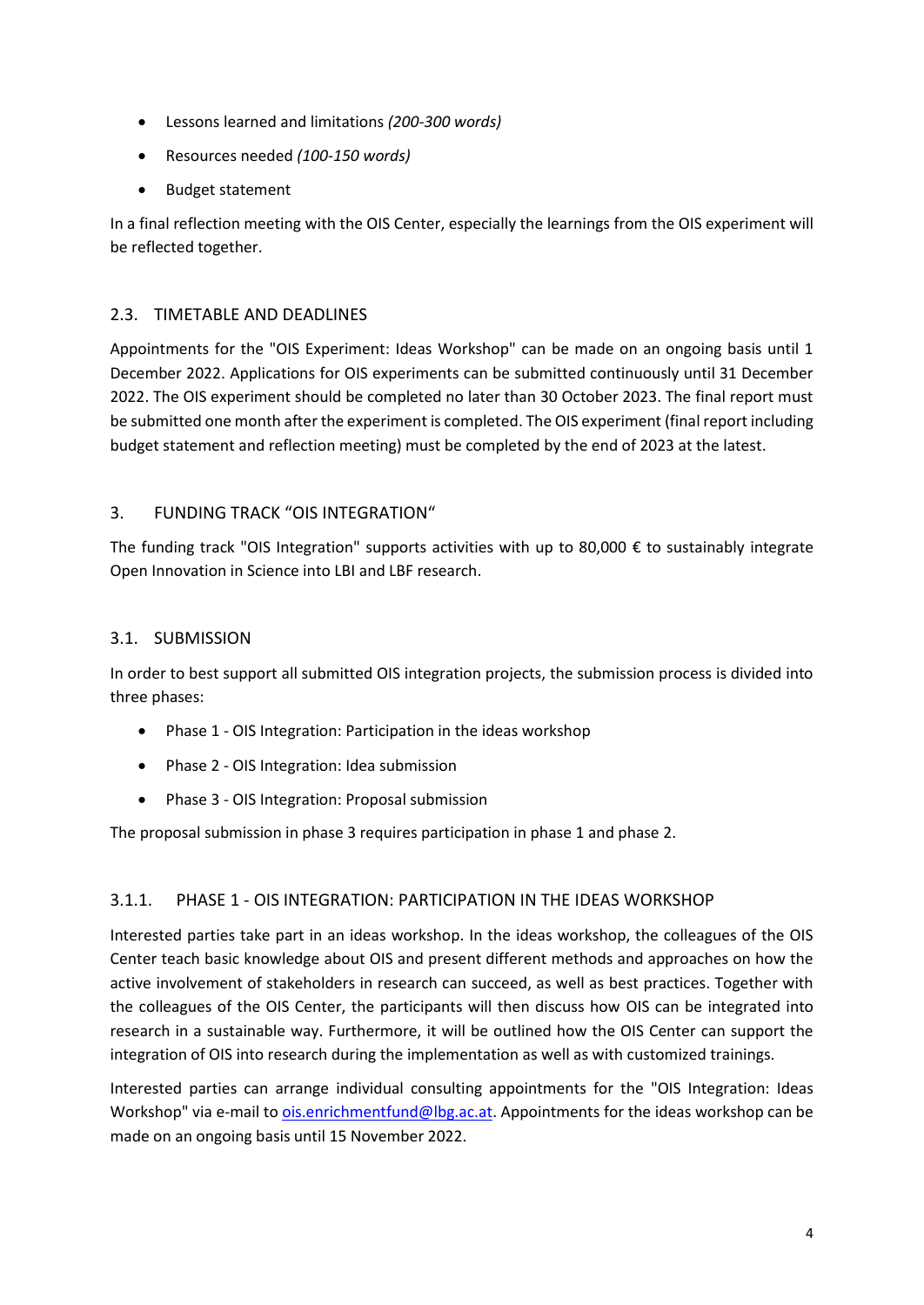#### <span id="page-5-0"></span>3.1.2. PHASE 2 - OIS INTEGRATION: IDEA SUBMISSION

Interested parties can submit their idea for an OIS integration project (see template "OIS Integration Idea") in German or English as a PDF via e-mail to [ois.enrichmentfund@lbg.ac.at](mailto:ois.enrichmentfund@lbg.ac.at) until 1 December 2022. All employees of the LBI and LBF are eligible to apply. One application for an OIS integration project can be submitted per LBI or LBF. The application for an OIS integration project (see template "OIS Integration Idea") includes the following contents:

- Problem description *(50-100 words)*
- Questions(s) and objective(s) *(100-150 words)*
- Outline of the OIS integration project with focus on how and for what purpose which stakeholders will be involved *(150-200 words)*
- Outline of desired support services provided by the OIS Center *(50-100 words)*
- Outline of the expected societal impact *(50-100 words)*
- Draft initial budget plan
- Draft of initial schedule

All submitters of ideas will receive feedback on the idea from the colleagues of the OIS Center via rapid response procedure no later than two weeks after the submission of the idea. The feedback serves to deepen and further develop the ideas for the OIS integration project in order to promote the successful submission and implementation of the OIS integration project. Of course, several feedback loops may be completed with OIS Center colleagues prior to the final submission of the proposal.

#### <span id="page-5-1"></span>3.1.3. PHASE 3 - OIS INTEGRATION: PROPOSAL SUBMISSION

Interested parties can submit their application for an OIS integration project (see template "OIS Integration Proposal") in German or English as a PDF via e-mail to [ois.enrichmentfund@lbg.ac.at](mailto:ois.enrichmentfund@lbg.ac.at) until 31 December 2022. All employees of the LBI and LBF are eligible to apply. One application for an OIS integration project can be submitted per LBI or LBF. The application for an OIS Integration project (see template "OIS Integration\_Proposal") includes the following contents:

- Problem description *(200-300 words)*
- Questions(s) and objective(s) *(200-300 words)*
- Clear description of the OIS integration project with focus on how and for what purpose which stakeholders will be actively involved *(600-800 words)*
- Clear description of the support services desired from the OIS Center *(200-300 words)*
- Clear description of the expected societal impact *(200-300 words)*
- Budget plan
- Time schedule

The OIS Integration project should be completed no later than 30 October 2023.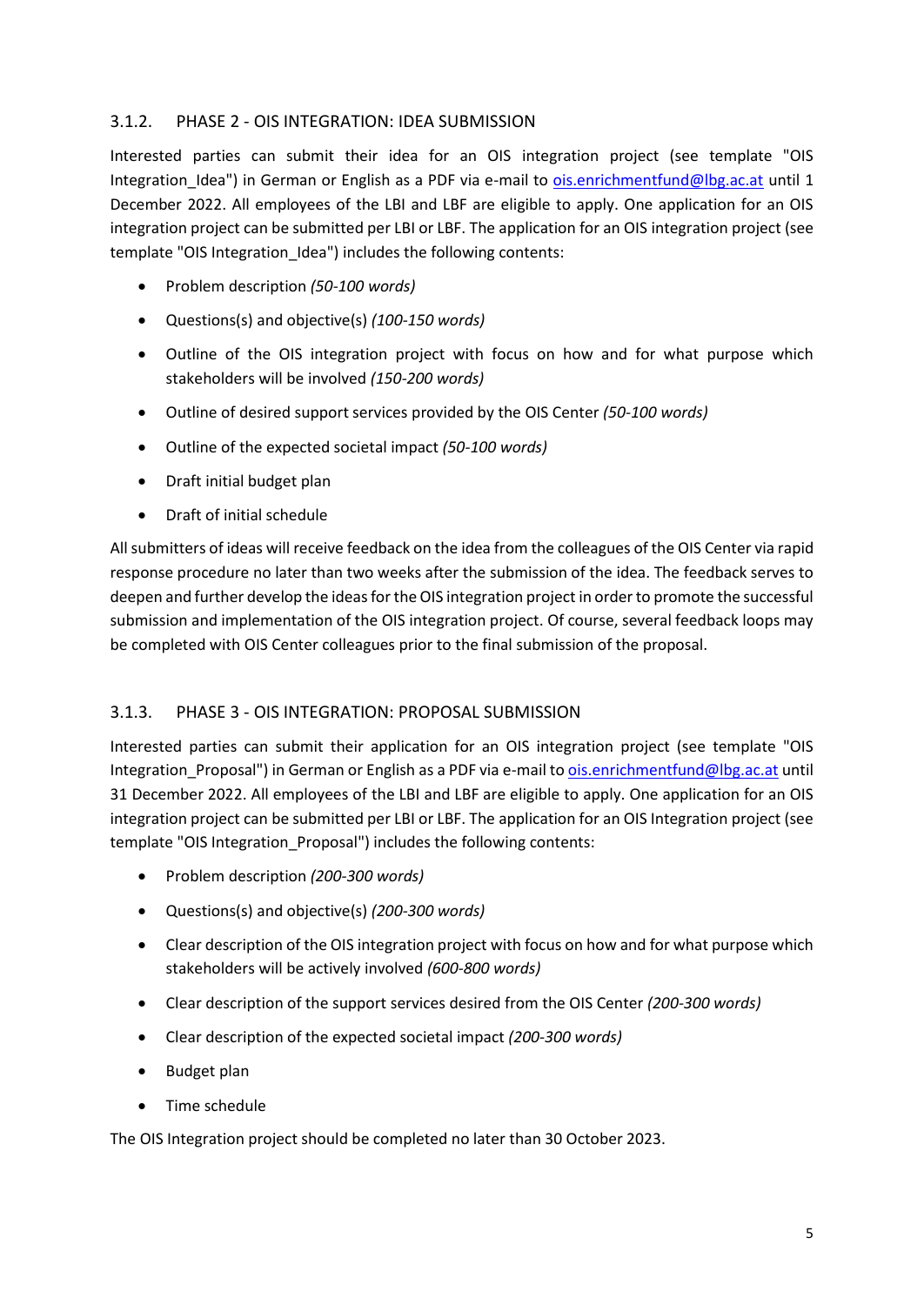All submitted applications are first checked for formal criteria. All formally valid applications are then reviewed by external reviewers. Applicants will be informed of the acceptance or rejection of their application no later than four to six weeks after submission.

# <span id="page-6-0"></span>3.2. FINAL REPORT AND REFLECTION MEETING

The funded OIS integration projects have to submit a final report (see template "OIS Integration\_ Final Report") in German or English via e-mail to [ois.enrichmentfund@lbg.ac.at](mailto:ois.enrichmentfund@lbg.ac.at) after completion of the project. The final report includes the following contents:

- Description of the conducted OIS integration project *(500-600 words)*
- Societal impact *(200-300 words)*
- Lessons learned and limitations *(300-400 words)*
- Resources needed *(100-150 words)*
- Budget statement

In a final reflection meeting with the OIS Center, especially the learnings from the OIS integration project will be reflected together.

# <span id="page-6-1"></span>3.3. TIMETABLE AND DEADLINES

Appointments for the "OIS Integration: Ideas Workshop" can be made on an ongoing basis until 15 November 2022. Ideas for OIS integration projects can be submitted continuously until 1 December 2022. Applications for OIS integration projects can be submitted continuously until 31 December 2022. The OIS integration project should be completed no later than 30 October 2023. The final report must be submitted no later than two months after the project is completed. The OIS integration project (final report including budget statement and reflection meeting) must be completed by the end of 2023 at the latest.

# <span id="page-6-2"></span>4. APPLICABLE FUNDS

The funding track "OIS Experiment" supports OIS activities with up to 10,000 €. The funding track "OIS Integration" supports OIS activities with up to 80,000 €.

All activities must be directly related to and carried out with stakeholder involvement. For more information and ideas on how to involve stakeholders in research, see: [Kaisler & Missbach \(2019\)](https://zenodo.org/record/3578321#.Yj89xi-B3C5) and [Wellcome.](https://cms.wellcome.org/sites/default/files/2022-03/Call%20Guidance.pdf)

Funded activities are those in which researchers and stakeholders work together as equals and jointly design, implement, and/or disseminate the activity. Funded activities may include, for example, hackathons, (gamified) crowdsourcing, co-creation workshops, patient advisory boards, citizens' juries, group discussions, focus groups, or world cafés.

Activities in which stakeholders are pure study objects (e.g. participants in clinical trials) are not funded.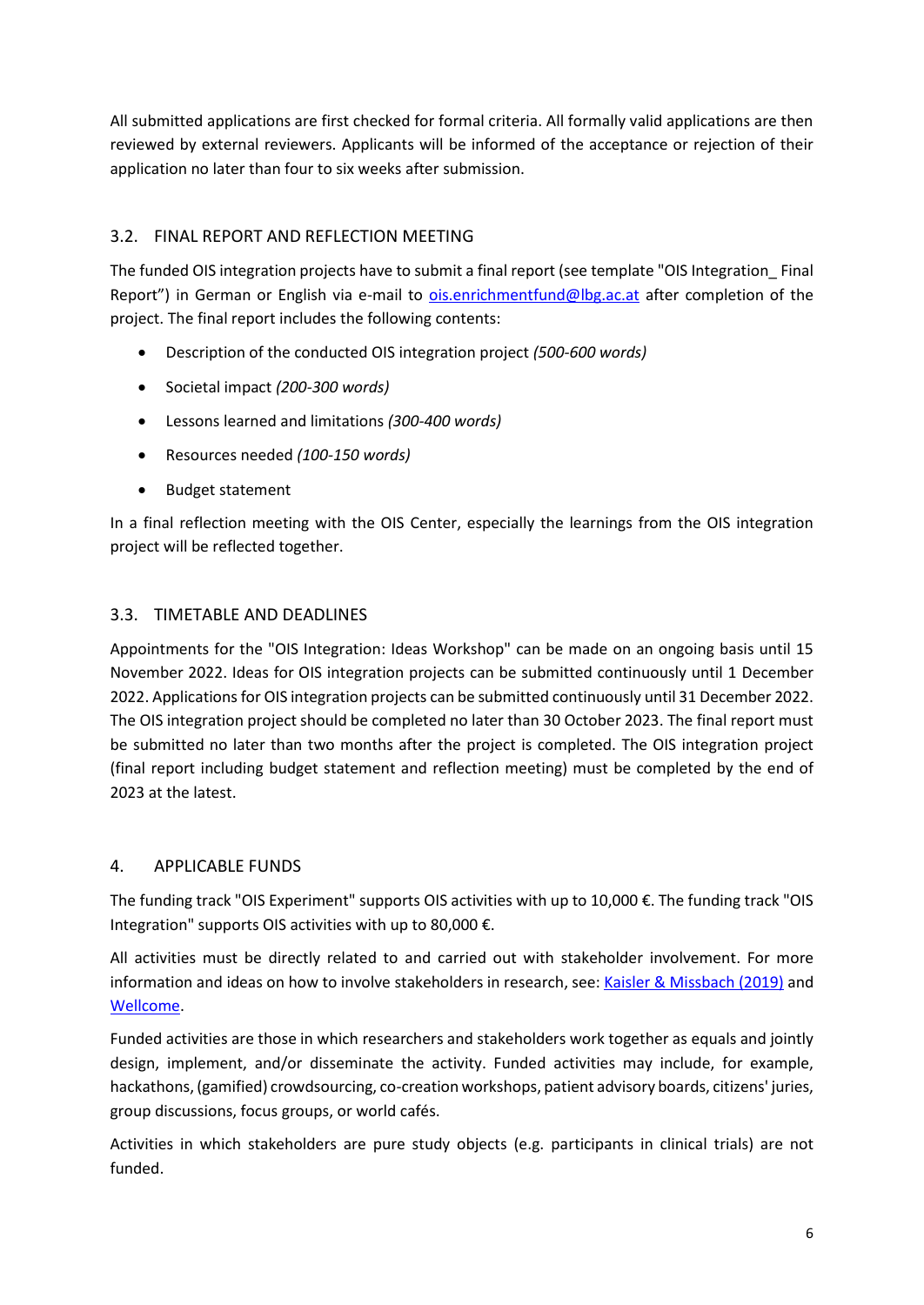Applicable costs are:

- Personnel costs for implementation staff, i.e., persons who support and accompany the OIS integration projects throughout their duration (only applicable to OIS integration projects; e.g., stakeholders as co-researchers, personnel for the implementation of the OIS activities)
- Honorarium payments (e.g., in the sense of compensation to stakeholders for time spent or services rendered to implement the activity, e.g., facilitation of workshops, survey design, data analysis)
- Travel and accommodation costs (e.g., second-class public transportation, overnight accommodations)
- Non-personnel costs (e.g., catering, printing costs, advertisements, room rentals, communications software such as Slack, Asana, etc., minor equipment such as digital recorders, video cameras, etc.)

Non-applicable costs are:

- Personnel costs of researchers
- Sub-contracts for scientific tasks
- Costs for patents and licenses
- Software for conducting research
- Research and office infrastructure (e.g., microscopes, laptops, printers, etc.)

#### <span id="page-7-0"></span>4.1. PAYMENT RATES

80% of the approved budget will be transferred at the beginning of the OIS experiment or OIS integration project in the form of a lump sum payment. The payment of the final installment amounting to a maximum of 20% of the approved budget will be based on the actual costs after submission of the final report. The budget statement is to be attached to the final report.

#### <span id="page-7-1"></span>5. SELECTION CRITERIA

Both the submitted OIS experiments and OIS integration projects will be judged based on the following criteria:

- Feasibility: Is the OIS experiment or OIS integration project feasible? Can the objectives be realistically achieved within the constraints (especially in terms of budget, time, and personnel)?
- Quality of stakeholder involvement: To what extent are stakeholders involved in the OIS experiment or OIS integration project? To what extent are the "right" stakeholders involved or are strategically important stakeholders missing? To what extent do the planned measures for involving stakeholders fit with the objectives of the OIS experiment or OIS integration project?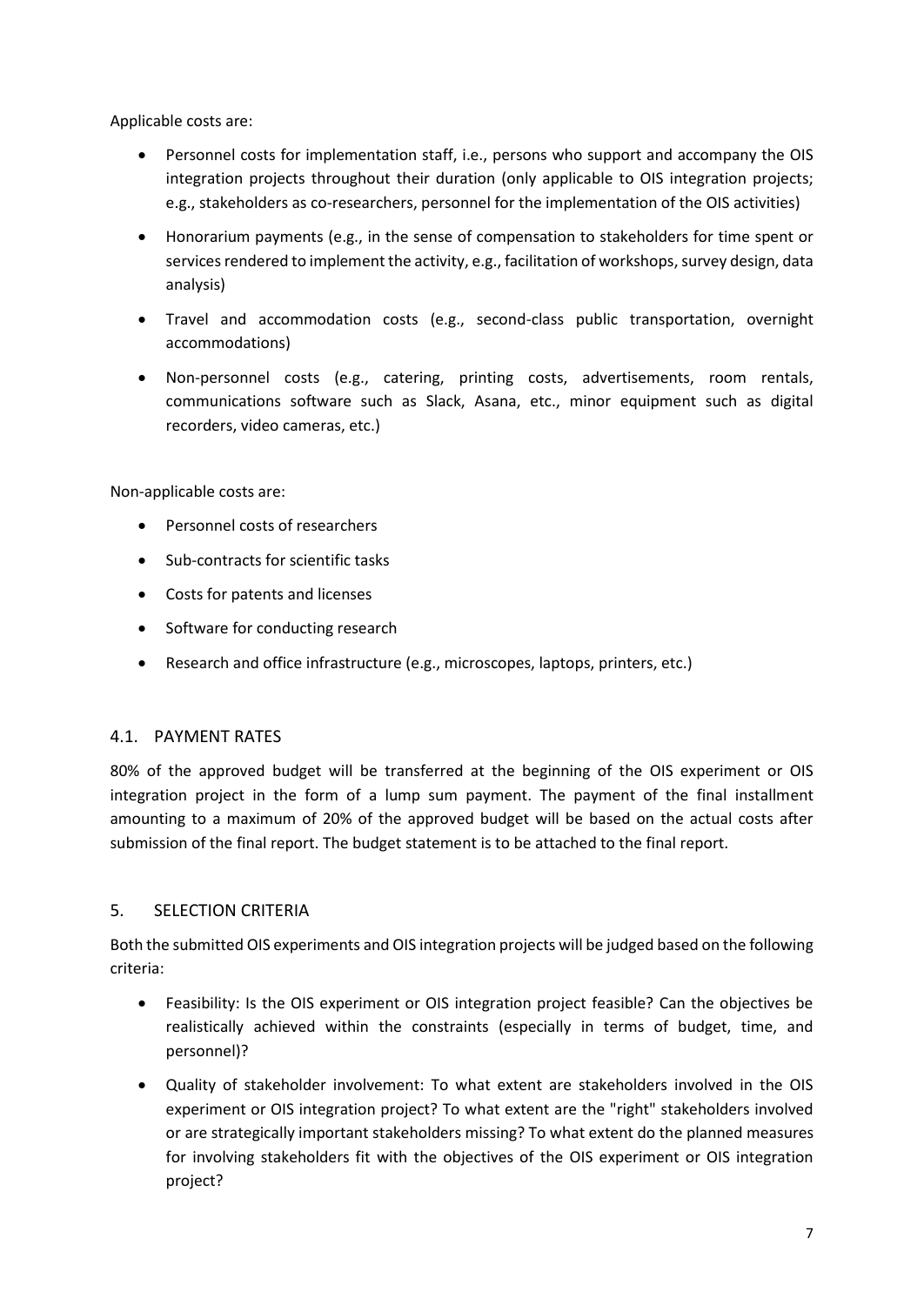Societal impact (only relevant for OIS integration projects): To what extent does the OIS integration project achieve an impact or sustainable benefit for society and in particular for the stakeholders involved? To what extent can the involvement of stakeholders in the OIS integration project lead to socially relevant research and/or innovative solutions?

#### <span id="page-8-0"></span>6. SUPPORT PROGRAM

The OIS Center supports the OIS experiments and OIS integration projects with a broad program (*facilitate*) ranging from feedback on the idea or proposal to monitoring and supporting the implementation of the OIS experiment or OIS integration project. Specifically, the support program includes the following services:

#### <span id="page-8-1"></span>6.1. FEEDBACK AND ASSISTANCE

The OIS Center provides feedback and assistance on ideas and proposals (for example, in fleshing out ideas, refining questions, or creating budgets and timelines) as well as on the methodological design and execution of OIS experiments or OIS integration projects.

# <span id="page-8-2"></span>6.2. OIS EVENTS

The funded OIS experiments and OIS integration projects are accompanied by a dense network of events. In OIS network meetings, researchers, citizens, and stakeholders can exchange information on OIS activities, methods, and challenges. At the "OIS zam" forum, OIS practices can be made visible in the Austrian research landscape and good practices can be presented. Researchers, citizens, patients, health professionals and other stakeholders can network. In customized, needs-based expert workshops, researchers receive further information on OIS approaches and practices in order to apply them in the OIS experiments or OIS integration projects.

# <span id="page-8-3"></span>6.3. OIS IMPLEMENTATION-MANAGER

Each funded OIS experiment an integration project is accompanied and supported by a colleague from the OIS Center.

In the funded OIS experiments, the OIS implementation manager advises and supports the recruitment of project partners and stakeholders as well as the methodological implementation of the OIS experiment. The OIS implementation manager ensures that the OIS experiment is carried out for the mutual benefit of researchers (contributing to research, enabling rich learning experiences) and stakeholders (taking into account their interests, enabling rich learning experiences).

In the funded OIS integration projects, the OIS implementation manager is an integral part of the project team. The OIS implementation manager plays various roles: mediator, translator, and process innovator. In particular, as a neutral mediator, he/she ensures that stakeholders are actively involved and that the entire process is fair and transparent for stakeholders. The OIS implementation manager ensures that the OIS Integration project is carried out for the mutual benefit of researchers (contributing to research, enabling rich learning experiences) and stakeholders (taking into account